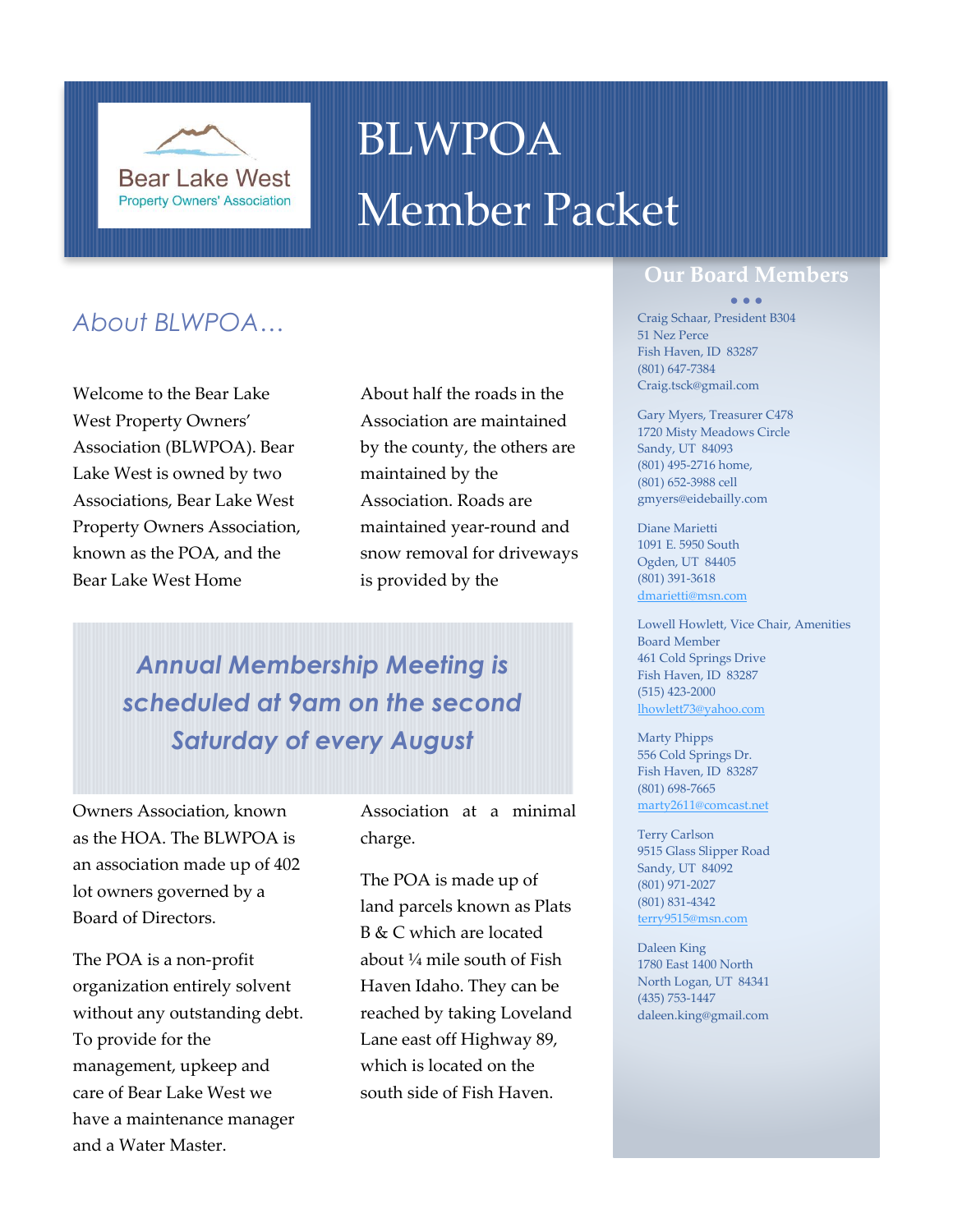The Bear Lake West Amenities which members can enjoy include an excellent nine-hole golf course with a full service pro-shop located in the clubhouse, a swimming pool, a hot tub, tennis courts, a beach front, and a club house which contains a restaurant and lounge (bar). Since the Amenities are owned by both associations, the management and

operation is overseen by a third association which is the HOA/POA Amenities. This Association is made of members from both the HOA and POA.

The Association is bordered on the North and West by the Bureau of Land Management and the U.S. Forest Service. There is easy access to the major trail system in the area.

BLWPOA membership annual meeting is held the second Saturday of August at the Bear Lake West clubhouse. The board of directors meets on the second Saturday of each month April through November, which the membership is always welcome to attend.

# *Fees & Services for Members*

### *Services*

Power is provided by Intermountain Power (Rocky Mountain Power). Sewer is provided by the Fish Haven Recreational Sewer District. Telephone and Internet service is your choice. Land lines and DSL are provided by DCDI. The water system is owned and operated by the Association. We have great water. The annual water report can be found on our website.

Household waste is collected at the dumpsters provided by the county to the Association located at the Northeast corner of the property where Mountain Way connects to Loveland Lane (Road).

In order to maintain the property and facilities, the Association owns the following equipment: a backhoe, 2 front loaders, a dump truck, a maintenance truck, a fire truck, and snow and road maintenance equipment. Since these are owned by the Association they are available for members use at a minimum charge.

### *Fees*

Water fees are \$175 base plus \$2.50/thousand up to 100,000 gallons. For all usage over 100,000 gallons \$5.00/thousand. Water meter readings are rounded to the nearest 1,000 gallons. Meters are read once a year in late

August or early September, or with ownership change.

POA fees are \$365/year for 2022, and Amenities fees are \$310 for a total of \$675. 2022 fees and are due the 1st of January.

Snow removal from driveways is provided by the POA at a charge of \$150 for the season. This is an upfront charge that is due in the fall. If you desire snow removal, contact the POA Board at bearlakewestpoa@gmail.com.

All fees are subject to change.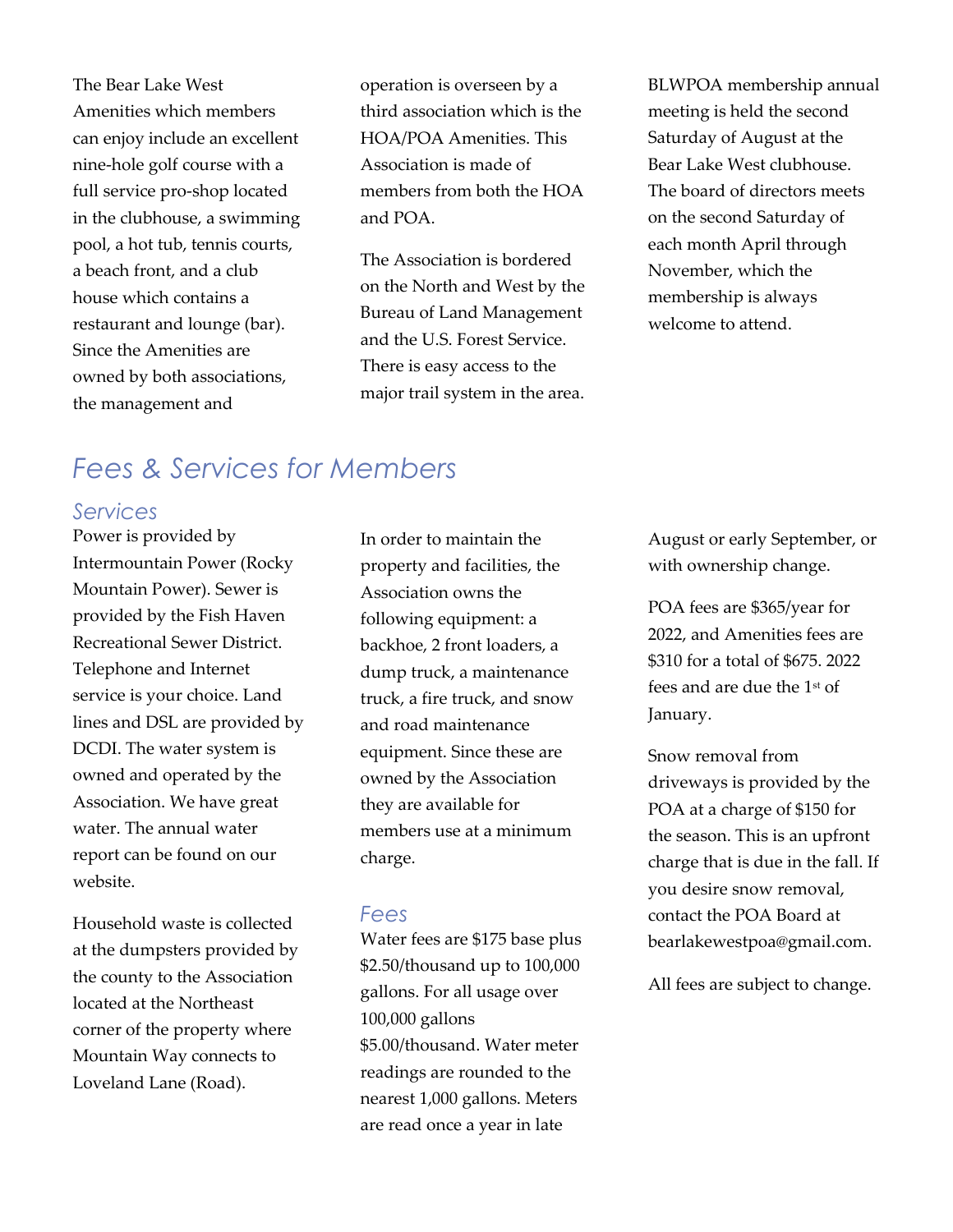**Dan Fillion C407, Water Master (208) 479-6617 BLWPOA Mailing Address: 9 Dutch Canyon Rd Fish Haven, ID 83287 Website: www.bearlakewestpoa.com Email: b[earlakewestpoa@gmail.com](http://www.bearlakewestpoa.com/)** 

All questions, concerns, etc. should be directed to the above individuals first, and then to a member of the Board of Directors if needed. A copy of the Declaration of Covenants, Conditions, & Restrictions of Bear Lake West Properties, Plat B & C, and Amenities is attached. All development of lots requires

**Our website contains our balance sheet, budget and current financials. In addition, you will find the building application form and CC&Rs. Our site also has a Weather station. www.bearlakewestpoa.com**

approval by the Association. For information pertaining to building your home, please refer to the Building Application page on our web site

[www.bearlakewestpoa.com](http://www.bearlakewestpoa.com/)

Included in this packet are the following:

- Property Maps
- Full CC&Rs
- Association Rules & Regulations
- Penalties & Appeal Process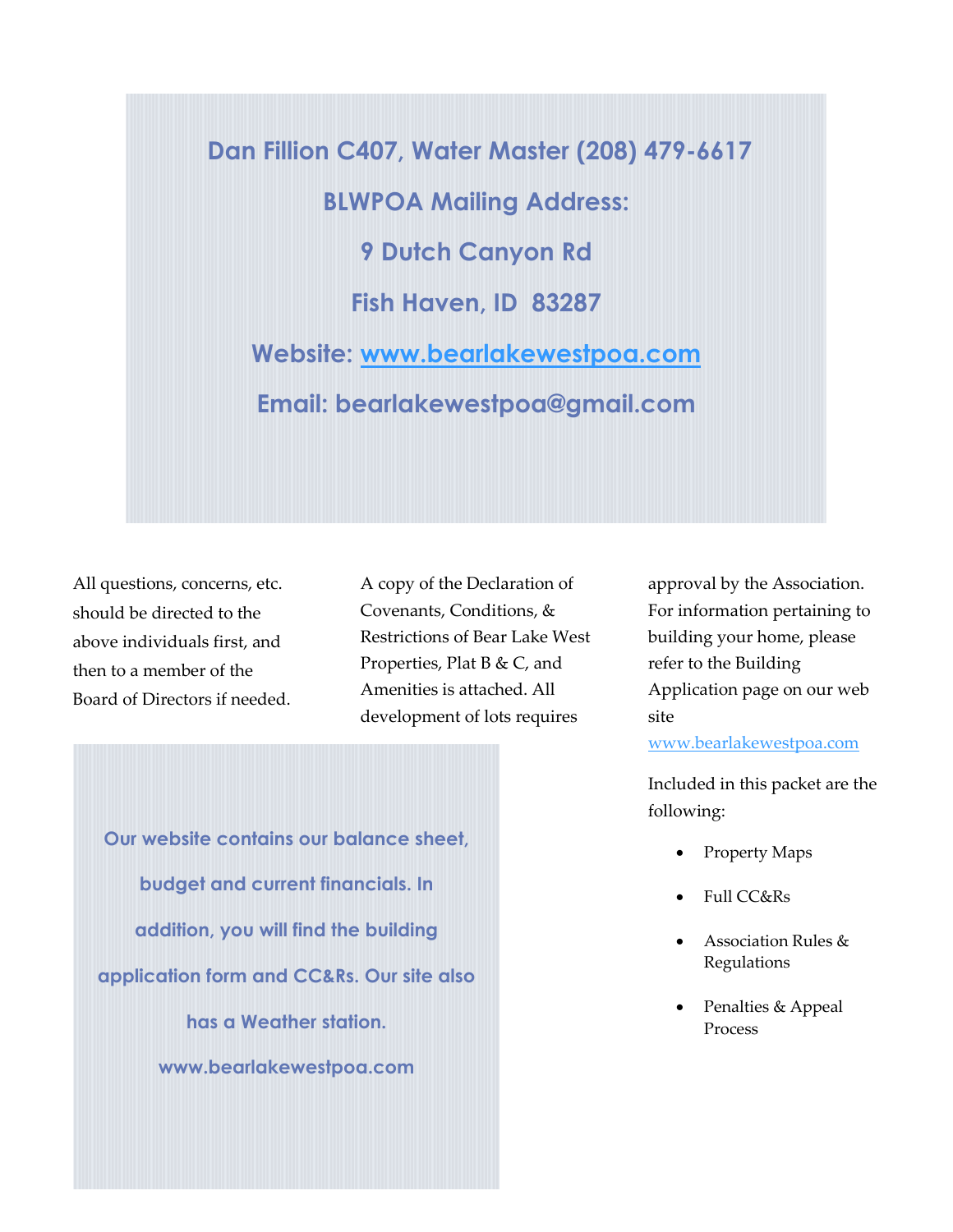# *Bear Lake West Property Owners' Association Rules and Common Courtesies*

Please post this list in an accessible location in your home so it is clearly visible by family and guests. Although this may be your home away from home, please remember that other people are also in residence on the mountain.

Use of ATVs

- ATVs can be a major annoyance to others. Please be respectful.
- All users aged 16 years or younger must wear helmets as required by Idaho law.
- To operate an ATV on public and/or state roads, a driver's license is required.
- TV use is restricted to existing roads and trails.
- Speed limits are to be observed at all times.

Dogs

- Dogs are to be under the owner's control at all times.
- Please show courtesy to your neighbors by preventing your dog from barking, chasing wildlife, or threatening others.

Guns, Fireworks, & Fires

- Guns use, including air and pellet guns, within boundaries of the POA is prohibited.
- All fireworks are prohibited at all times within the POA boundaries.
- Open fires are allowed but must be contained in a fire pit with appropriate cautions taken, i.e. All flammable materials removed from vicinity of fire pit, preventative tools such as water bucket, shovel, and/or hose at close hand.
- If the State or County puts fire restrictions in place, those must be observed as well.

Noise

• Please observe a noise restriction between the hours of 10 p.m. to 8 a.m. as a courtesy to your neighbors.

Speed

• Dust can be a major issue on the mountain, so please help reduce it by keeping all vehicles to 10 M.P.H. as posted.

Garbage

• All trash put into receptacles is to be household garbage only. No construction, furniture, appliances or hazardous waste are to be placed in dumpsters. The county landfill is located approximately 1 mile east of Montpelier.

### Emergencies

- The Bear Lake County emergency number is 911. The nearest medical facilities are the Bear Lake Clinic located in Garden City, UT or the Bear Lake Memorial Hospital located in Montpelier, ID.
- House or open brush fire incidents should be reported to 911, however the POA does have a brush fire truck which is able to respond more quickly than the County. Lowell Howlett at (515) 423-2000 to report fires.

Water

- If you have problems with your water, or lack thereof, please call Dan Fillion at (208) 479-6617.
- If you observe a flashing red light on a reservoir location, please call Dan Fillion.